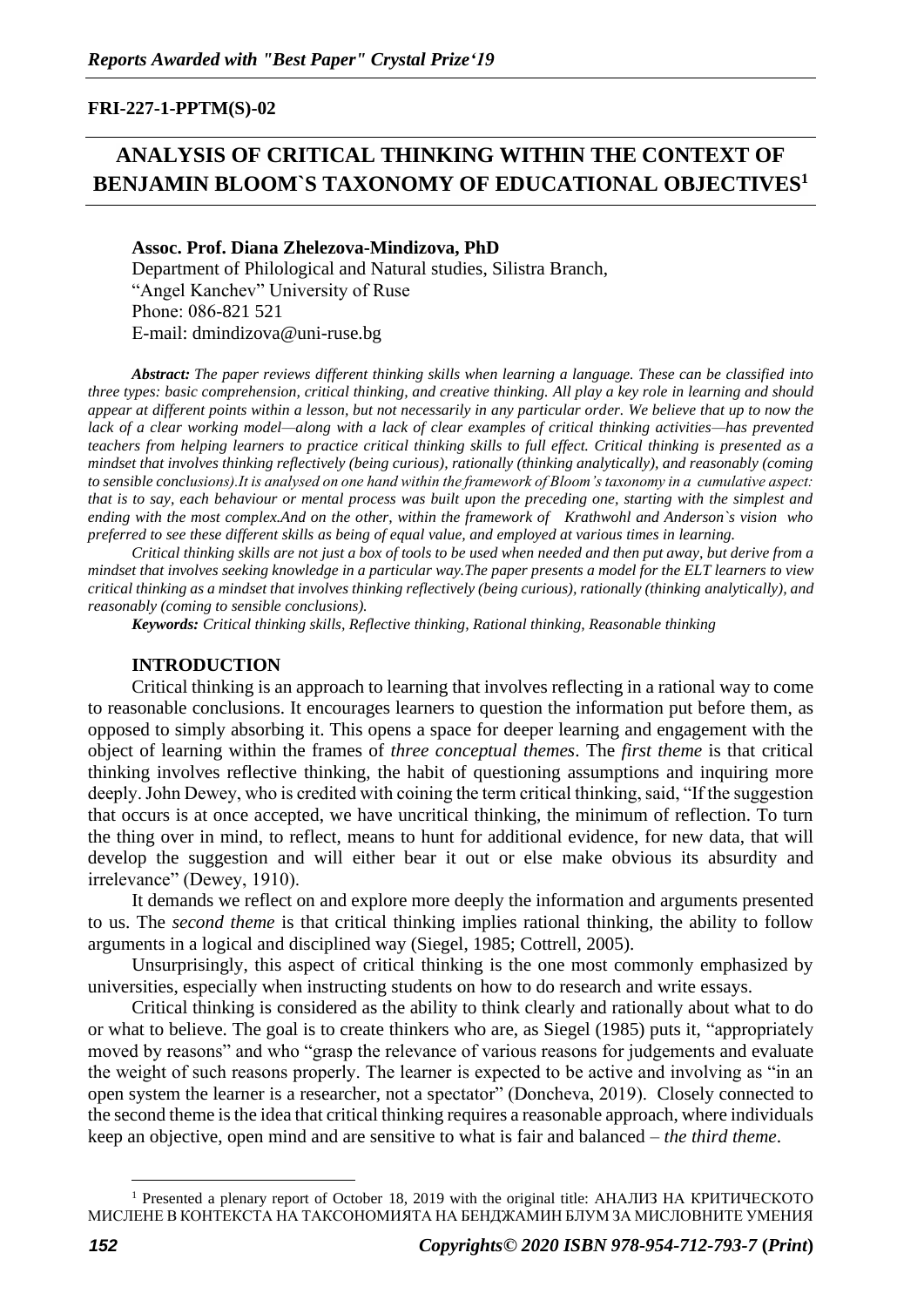## **EXPOSITION**

In his 1956 work, A Taxonomy of Educational Objectives, Handbook 1: Cognitive Domain, Bloom investigated how different types of thinking lead to learning.

His work sought to build a classification of learner behaviour's in *the cognitive domain.*  Bloom's taxonomy was cumulative: that is to say, each behaviour or mental process was built upon the preceding one, starting with the simplest and ending with the most complex.

First came knowledge, without which you could not have comprehension, then followed application, analysis, synthesis, and finally creation.



Fig. 1. A ranking ladder of the vertical interdependence of the six cognitive levels

Even though the six cognitive levels are still arranged in order from lower to higher as in Bloom's original taxonomy, Krathwohl and Anderson preferred to see these different skills as being of equal value, and employed at various times in learning (Anderson & Krathwohl, 2001)



Fig. 2. A sequence chart of the horizontal interdependence of the six cognitive levels

In 2001, Bloom's colleague David Krathwohl and student Lorin Anderson revised the taxonomy by classifying the thinking skills.

In their schema, the different thinking skills were described using verbs rather than nouns, and were no longer seen as cumulative and hierarchical.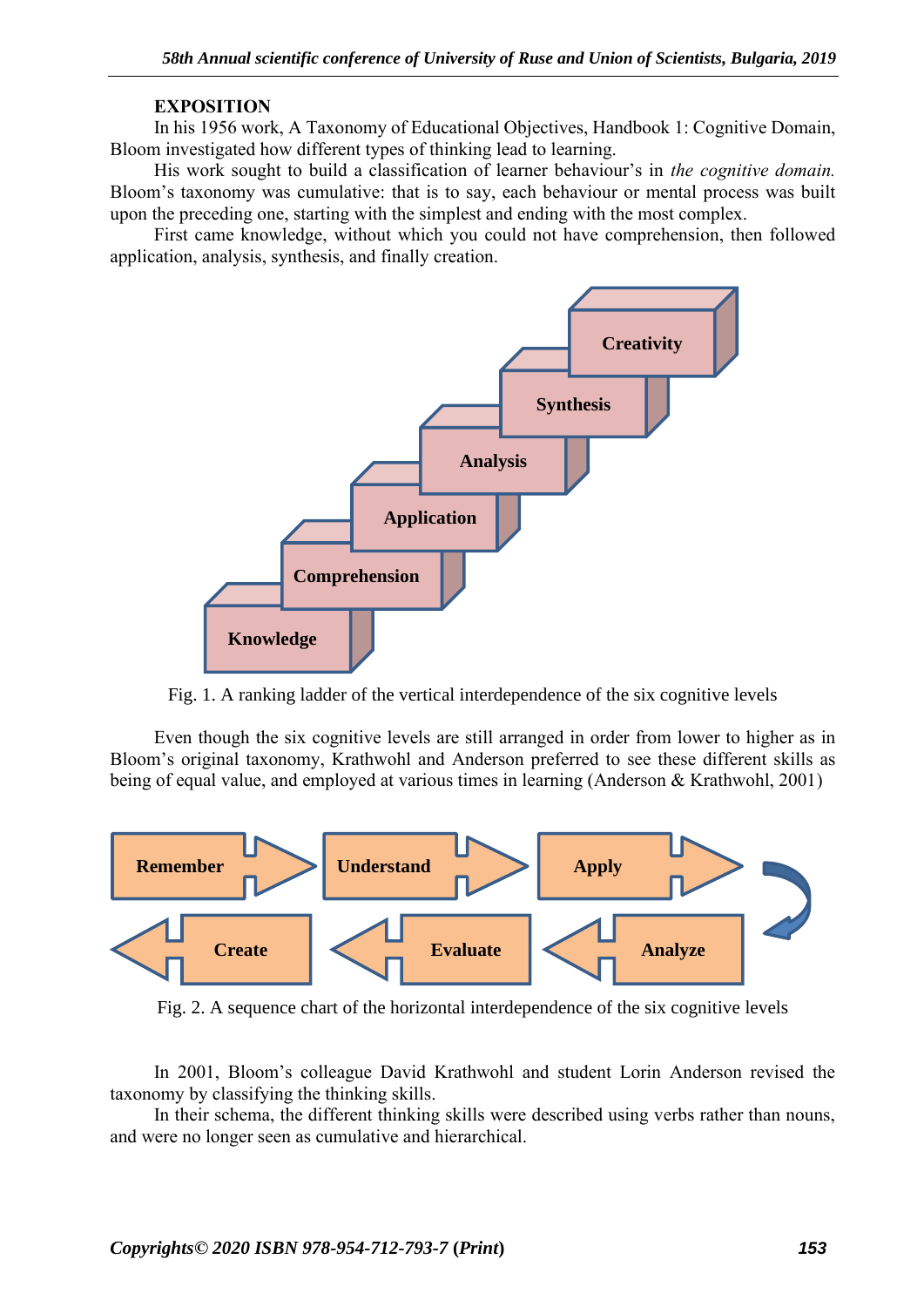| Six cognitive levels<br>in verbs<br><b>RUA2EC</b> | Six cognitive levels<br>in nouns<br><b>KCA2SE</b> |
|---------------------------------------------------|---------------------------------------------------|
| Remember                                          | Knowledge                                         |
| Understand                                        | Comprehension                                     |
| Apply                                             | Application                                       |
| Analyze                                           | Analysis                                          |
| Evaluate                                          | Synthesis                                         |
| Create                                            | Creativity                                        |

Fig. 3. The six cognitive skills in verbs and nouns

Remembering involves students recognizing and recalling what has been taught. This could be tested, for example, by having students match a list of eight words to their definitions. Alternately, in a reading lesson, remembering could be tested by having students answer Who, What, and When questions, that is, questions that elicit a recall of key words and facts.

Understanding involves students constructing meaning by connecting new knowledge with existing knowledge. For example, in the ELT classroom a teacher could show students the rule for forming regular verbs in the simple past tense. As a result, students understand that when they see a verb ending in – ed, it indicates a past action. Because they already know the base form of various verbs and the present tense, they are now able to distinguish between past and present actions in reading or listening exercises.

Applying involves students testing out the newly gained knowledge, usually in a controlled way. Examples of applying include having students take a phrase heard in a recorded dialogue and use it in a similar dialogue with a partner. In many ways, the applying stage represents the first step toward the use of language for real communication.

Analyzing involves students breaking concepts down into individual parts and seeing how they contribute to overall structure or meaning.

At this point we move into so-called HIGHER-ORDER THINKING - an extension of Understanding and a prelude to Evaluating or Creating. Examples of analyzing include reading an argument and identifying supporting evidence or connecting questions with conclusions. It emphasizes also the scaffolding effect as "some form of scaffolding is essential for helping students to develop thinking skills and higher-order thinking skills" (Vicheva, 2019). Analysing can take place at text level, as in the above examples, or it can take place at the word or sentence level, for instance, when students try to work out a grammatical rule from language in context.

Evaluating involves students making judgments based on their own or someone else's criteria. Evaluating naturally flows from analysing. It is in these two levels of higher-order thinking that we see classroom activities that are typically described as critical thinking tasks, especially in the receptive skills of reading and listening.

Examples of such tasks include having students analyse a text to identify the different arguments, and then evaluate which are the most and least convincing; or having students solve a problem collaboratively by discussing the merits of different solutions, and then selecting the best plan of action to follow. Evaluating also includes checking and critiquing others' work, for example, watching peers give a presentation and then giving feedback on its communicative effectiveness.

Creating might suggest learners coming up with something wholly original or unique using language and concepts they have learned. In fact, this term describes the ability to synthesize knowledge "to form a new whole" (Anderson & Krathwohl, 2001).